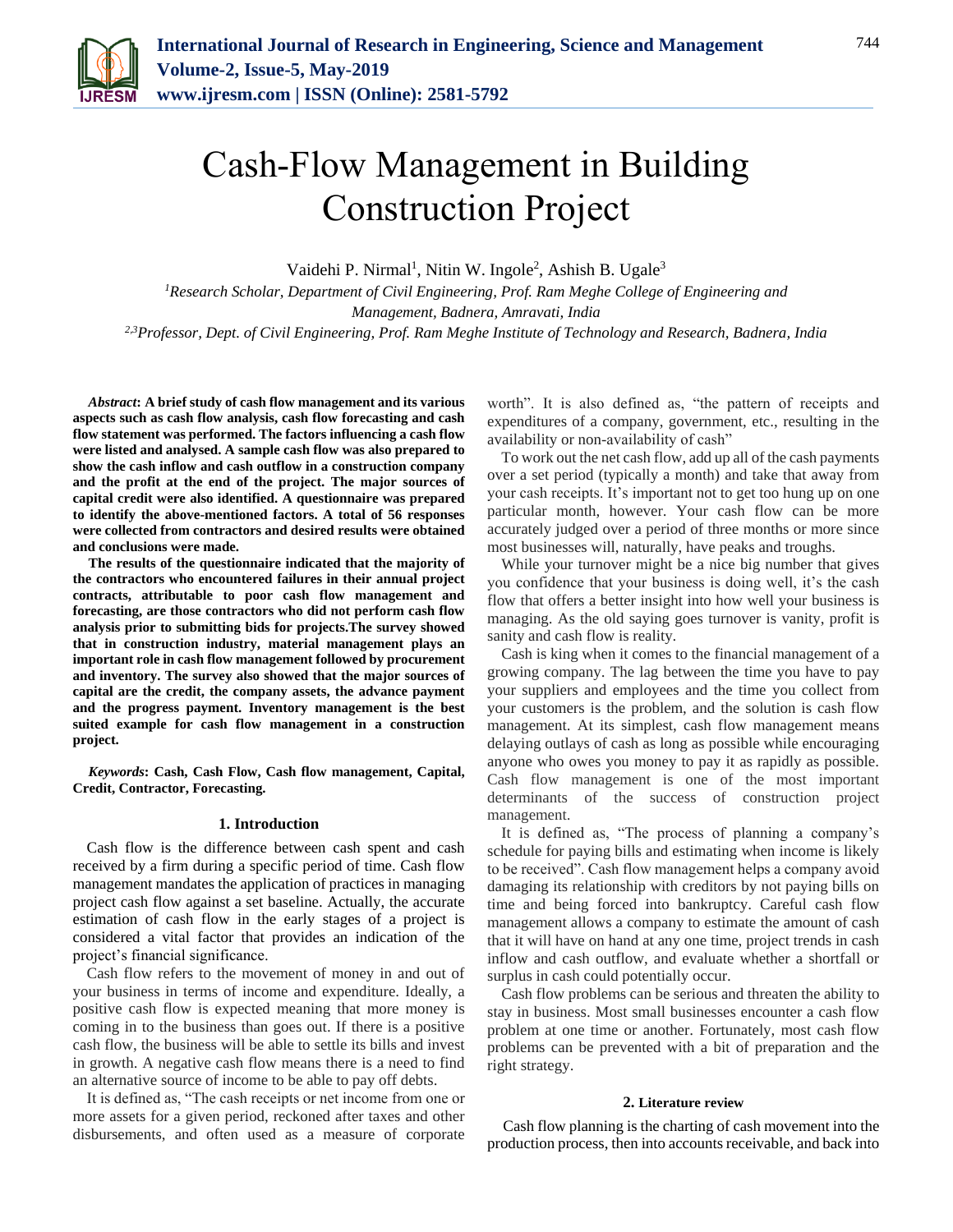

cash. Cash flow planning is a crucial step in making significant decisions concerning how to liquidate a project with the cash. Cash flow forecasting guides the contractor to the amount of cash needed for the project and to how to return this amount to the account from which it was borrowed. Halpin and Senior (2009) indicated that forecasting cash behaviour over a project's duration is a crucial key for controlling project cash effectively. In addition, performing a thorough cash flow analysis for a project is necessary to eliminate or to minimize the possibility of financial failure.

The internal earnings of a construction company and/or commercial banks' financial facilities are two main sources contractors use to finance the operations of a construction project (Halpin & Senior, 2009). Selecting the financing method depends mainly on the degree of accuracy with which a contractor can estimate cash flow during the duration of the project and the type of project delivery system and corresponding level of risk that may emerge from the use of the financing technique.

When it comes to financing a construction project, the contractor's goal will be to finance the negative gap between project expenses and project revenues with the aim of achieving the optimum possible amount to finance; thus, the contractor's loans cost will be the least (Halpin & Senior, 2009). Although the project's financial nature is that an owner pays a contractor periodic (progress) payments, the contractor may face various financial problems along the project's progress. The owner's progress payments may be delayed, which will affect the progress of the project, unless the contractor has the financial ability to temporarily cover this negative cash value. Project expenses that exceed the cumulative progress payments paid by the owner to the contractor cause this situation. This gap between revenues and expenses is referred to as working capital, which is a source of power for a contractor in commencing a project. The term defines the remaining amount of available cash that the contractor has after deducting the amount of current liabilities. This working capital is the figure that will guide the contractor in the decision to use available credit lines or look for new sources of capital by using corporate finance.

The construction industry is often considered a one of a kind industry and is unique for both small scale as well as large-scale industries, but in reality, it is a manufacturer of unit items, and the difficulty with unit item manufacture is the failure to learn from repeated work. Repeated work brings efficiency and improved productivity, construction uses the concepts of subcontractor and unique suppliers to provide a small step in the path to multiple unit manufacture, but the continual shuffling of the contract types, players, sites and clients means that the simple learning in multiple units has to be relearned, time after time. Figure 1 shows a house that may have been built several hundred times in the USA in the 1920's, but each time is likely to be the first for the construction crew.

If planned properly, company profits can provide an excellent return on investment, but this requires an effective cash flow control procedure. The company has to fund the work for the period from start until the first payment and so:

- Assuming invoices submitted monthly at the end of the month
- The average cost item is not billed for 15 days
- Assuming a 30-day account settlement
- The average payment period is 45 days
- Assuming a ten percent reduction on the amount as withholding,
- The amount settled is 90%
- The remaining ten percent is not obtained until the end of the contract payments.

If the company operates on a ten percent profit, then the company is in a neutral at best cash flow from the first payments. The best method to fund this type of contract is to delay payments to sub-contractors for as long as possible, which often leads to the contract terms requiring settlement of all subcontractor accounts prior to invoice settlement. This is in reality a game of cat and mouse involving the movement of money, and it is the velocity of money that is an important indicator of economic vitality. Research shows that only ten percent of companies that earn \$10 million or less forecast their cash flow, which contributes to the excessive failure rates (Strugs, 2015). Complexity and construction projects go hand in hand. Even the most profitable company in the construction industry can collapse if cash flow management is not effective (Central Computer and Telecommunication Agency., 1993; Liu, Zayed, & Li, 2009).

#### **3. Illustration**

#### *A. Cash Flow Management*

Cash management is the corporate process of collecting and managing cash, as well as using it for short-term investing. It is a key component of a company's financial stability and [solvency.](https://www.investopedia.com/terms/s/solvency.asp) Corporate treasurers or business managers are frequently responsible for overall cash management and related responsibilities to remain solvent.



Fig. 1. Cash Flow Process

The financial management strategy and the cash flow are the two interrelated items of the project affecting and determining each other. Since cash flow is the plan of predicting the future cash requirement of the project, all attitudes about the prospect of the project should take into account while developing flow. For instance, for the same project, the final cash flow curve will change considerably if the contractor planning to apply the front-loading strategy. Besides, if cash shortage foreseen by the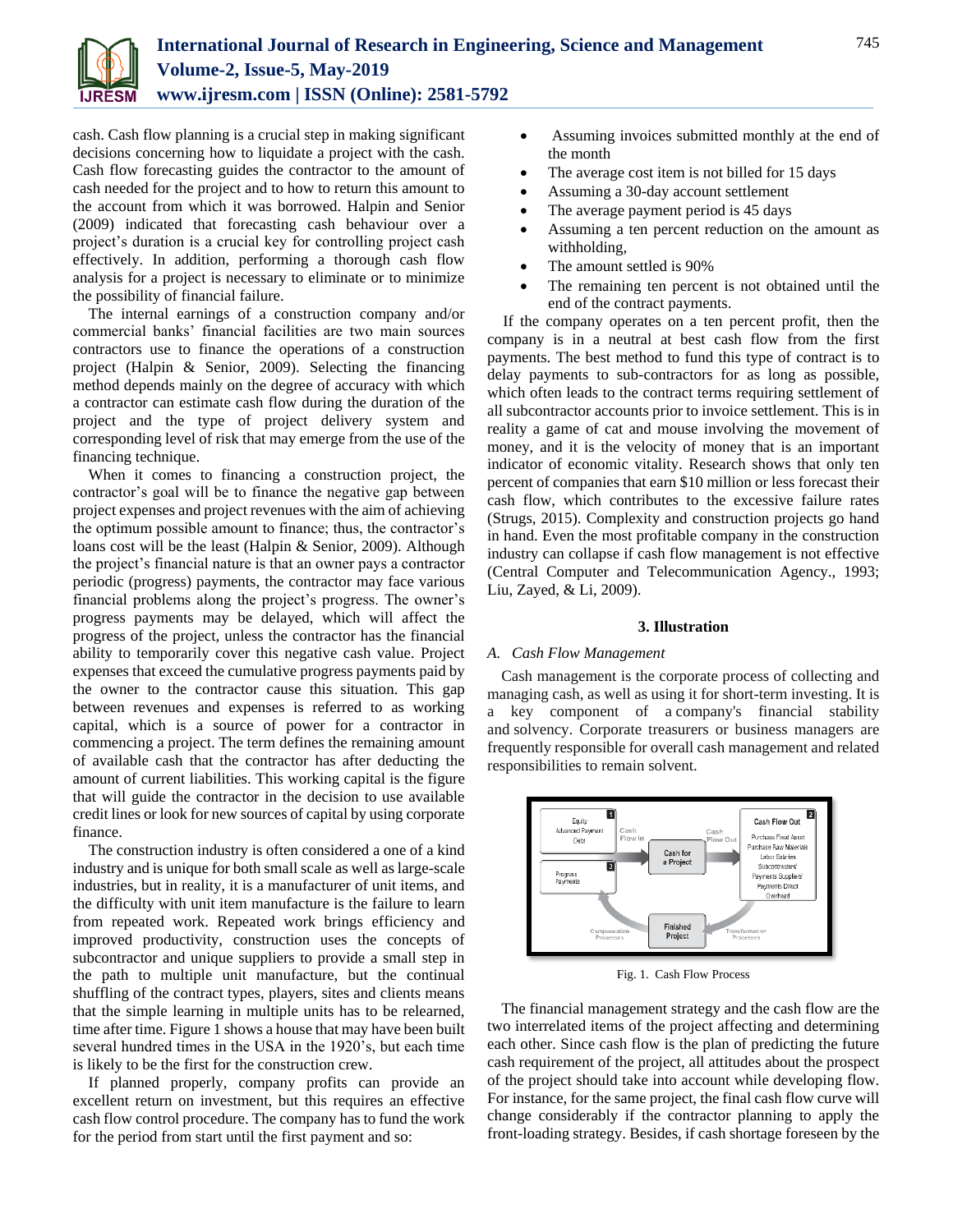![](_page_2_Picture_0.jpeg)

# **International Journal of Research in Engineering, Science and Management Volume-2, Issue-5, May-2019 www.ijresm.com | ISSN (Online): 2581-5792**

cash flow analysis of the project, the company should prepare financial management strategies to cover the cash deficit and complete the project. Therefore, it is important to determine possible strategies analysis.

# *B. Cash Flow Analysis*

An examination of a company's cash inflows and outflows during a specific period. The analysis begins with a starting balance and generates an ending balance after accounting for all cash receipts and paid expenses during the period. The cash flow analysis is often used for financial reporting purposes. See also cash flow projection, cash flow forecast.

Cash flow analysis is an important financial activity for a project and entails listing money flows into and out of a project. Cash flow analysis enables a contractor to project future flows of cash to determine the necessary budget for a project. Cash flow analysis is not concerned with the amount of the cash flow alone, but also the timing of these cash flows. Most cash flow in the construction industry is analyzed with monthly time periods. Cash flow analysis projects the cash balance at the end of each month.

#### *C. Cash Flow Statement*

Given the importance of good cash flow management, it might well help to produce a statement that demonstrates this. A cash flow [statement](https://www.kashflow.com/cash-flow/statement/) looks a lot like a profit and loss statement and the balance sheet. It should aim to look at how cash moves in and out of the business. This in turn, allows you to:

- 1. Consider how funds move through the business
- 2. What impact cash flow has on the running of the business.
- 3. How payments reconcile with cash balances and values

In essence, you should see a cash statement as a condensed version of the balance sheet that you produce once a year. The end result of your statement should be a 'Net Cash' figure, which is the ultimate figure derived from all the other numbers in your report.

 A cash flow statement should be made up of three categories: operating, investing and financing.

- *Operating:* This is your net income, plus or minus increases or decreases in your current assets and liabilities and expenses.
- *Investing:* This figure reflects any increases or decreases in long or fixed term assets (independent of accumulated depreciation).
- *Financing:* This reflects any increases or decreases in long term liabilities/debt, owners' capital or dividends.

We have these three figures; we either add or take them away from our beginning cash balance to get our overall net cash balance.

Cash flow statement is a way of ensuring that you are going to be able to pay all of your bills. As a start-up, it might indicate when we need to get an alternative source of finance as you find your feet. While seasonal businesses can use this to track what happens during peak season and quieter times.

![](_page_2_Picture_18.jpeg)

Fig. 2. Cash Flow in brief

#### *D. Types of Cash Flow*

#### *1) Terminal Cash Flow*

At the end of the economic life of a capital asset i.e. the last year when the asset is terminated, there is usually, some value in the asset left. The asset may be sold at that point of time as scrap or it may fetch some salvage value. This inflow to a firm in the last (terminal) year is called terminal cash flow. Similarly, in the case of a replacement decision where an old existing asset is replaced with a new asset, the reduction in cost of the new asset, i.e. the sales value of the old asset, is the terminal cash flow of the asset replaced. In addition to the salvage value of the asset, the firm may also recover the increased net working capital that was tied up in the initial year. Thus, this release of working capital should also be added to the salvage value of the asset to determine the terminal cash flows.

#### *2) [Client](https://www.designingbuildings.co.uk/wiki/Client) [Cash](https://www.designingbuildings.co.uk/wiki/Cash_flow) Flow*

In [construction,](https://www.designingbuildings.co.uk/wiki/Construction) the term ['cash flow'](https://www.designingbuildings.co.uk/wiki/Cash_flow) typically refers to an analysis of when [costs](https://www.designingbuildings.co.uk/wiki/Cost) will be incurred and how much they will amount to during the life of a [project.](https://www.designingbuildings.co.uk/wiki/Project) Predicting [cash flow](https://www.designingbuildings.co.uk/wiki/Cash_flow) is important in order to ensure that an appropriate level of [funding](https://www.designingbuildings.co.uk/wiki/Funding) is in [place](https://www.designingbuildings.co.uk/wiki/Place) and that suitable draw-down facilities are available. Until the [main contractor](https://www.designingbuildings.co.uk/wiki/Main_contractor) has been appointed, [cash](https://www.designingbuildings.co.uk/wiki/Cash_flow_projection)  [flow projections](https://www.designingbuildings.co.uk/wiki/Cash_flow_projection) are likely to be based only on agreed fee [payment schedules](https://www.designingbuildings.co.uk/wiki/Payment_schedule) for [consultants](https://www.designingbuildings.co.uk/wiki/Consultants) and a simple division of the [construction](https://www.designingbuildings.co.uk/wiki/Construction) [cost](https://www.designingbuildings.co.uk/wiki/Cost) over the likely [construction](https://www.designingbuildings.co.uk/wiki/Construction) period. It is only when the [main contractor](https://www.designingbuildings.co.uk/wiki/Main_contractor) is appointed, a [master program](https://www.designingbuildings.co.uk/wiki/Master_programme) prepared and some form of [payment schedule](https://www.designingbuildings.co.uk/wiki/Payment_schedule) agreed that [cash](https://www.designingbuildings.co.uk/wiki/Cash_flow_projection)  [flow projections](https://www.designingbuildings.co.uk/wiki/Cash_flow_projection) become reliable. [Cash flow projections](https://www.designingbuildings.co.uk/wiki/Cash_flow_projection) may be affected by the need for the early purchase of long[-lead time](https://www.designingbuildings.co.uk/wiki/Lead_time) items or by items that the [client](https://www.designingbuildings.co.uk/wiki/Client) may wish to purchase that are outside of the [main contract\(](https://www.designingbuildings.co.uk/wiki/Main_contract)such as [furniture](https://www.designingbuildings.co.uk/wiki/Furniture) or equipment).

# *3) [Contractor](https://www.designingbuildings.co.uk/wiki/Contractors) [Cash Flow](https://www.designingbuildings.co.uk/wiki/Cash_flow)*

[Contractors](https://www.designingbuildings.co.uk/wiki/Contractors) have to have money coming in to pay [suppliers](https://www.designingbuildings.co.uk/wiki/Supplier) and [subcontractors](https://www.designingbuildings.co.uk/wiki/Subcontractor) and for the day-to-day running of the business. At the start of any [contract,](https://www.designingbuildings.co.uk/wiki/Contract) a [payment](https://www.designingbuildings.co.uk/wiki/Payment) scheme or table is drawn and agreed with the [client](https://www.designingbuildings.co.uk/wiki/Client) or their [quantity surveyor.](https://www.designingbuildings.co.uk/wiki/Quantity_surveyor)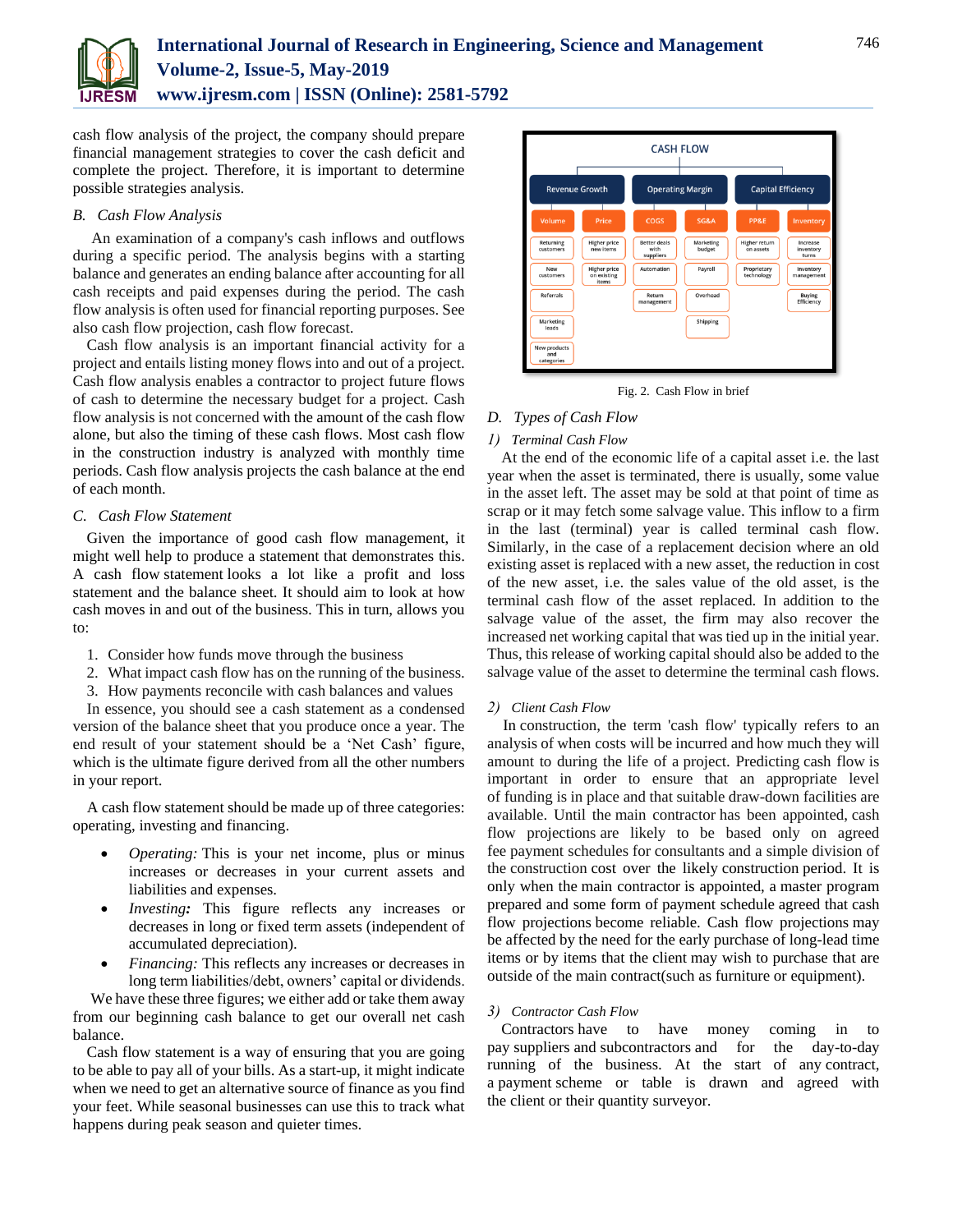![](_page_3_Picture_0.jpeg)

# *4) [Supply](https://www.designingbuildings.co.uk/wiki/Supply_chain) Chain Cash [Flow](https://www.designingbuildings.co.uk/wiki/Cash_flow)*

[Cash flow](https://www.designingbuildings.co.uk/wiki/Cash_flow) is also an issue for the [construction supply chain,](https://www.designingbuildings.co.uk/wiki/Construction_supply_chain)  and is a common reason for [contractors](https://www.designingbuildings.co.uk/wiki/Contractors) and [sub](https://www.designingbuildings.co.uk/wiki/Sub-contractors)[contractors](https://www.designingbuildings.co.uk/wiki/Sub-contractors) becoming [insolvent.](https://www.designingbuildings.co.uk/wiki/Insolvent) This can be catastrophic for a [project](https://www.designingbuildings.co.uk/wiki/Project) in terms of time and money. It is in the [client's](https://www.designingbuildings.co.uk/wiki/Client%27s) interest therefore to ensure that the [supply chain](https://www.designingbuildings.co.uk/wiki/Supply_chain) is paid promptly. A number of [measures](https://www.designingbuildings.co.uk/wiki/Measure) can be [adopted](https://www.designingbuildings.co.uk/wiki/Adopted) to improve [payment](https://www.designingbuildings.co.uk/wiki/Payment) and so [cash flow](https://www.designingbuildings.co.uk/wiki/Cash_flow) in the [supply chain,](https://www.designingbuildings.co.uk/wiki/Supply_chain) including: [Fair payment](https://www.designingbuildings.co.uk/wiki/Fair_payment_practices)  [practices,](https://www.designingbuildings.co.uk/wiki/Fair_payment_practices) [Construction supply chain payment charter](https://www.designingbuildings.co.uk/wiki/Construction_supply_chain_payment_charter) and [Project bank accounts.](https://www.designingbuildings.co.uk/wiki/Project_bank_accounts)

# *5) Positive Cash Flow*

Positive cash flow indicates that a company's liquid assets are increasing, enabling it to settle debts, reinvest in its business, return money to shareholders, pay expenses and provide a buffer against future financial challenges. Companies with strong financial flexibility can take advantage of profitable investments. They also fare better in downturns, by avoiding the costs of [financial distress.](https://www.investopedia.com/terms/f/financial_distress.asp) This occurs when your outflow of cash is greater than your incoming cash. This generally spells trouble for a business, but there are steps you can take to remedy the situation and generate or collect more cash while maintaining or cutting expenses.

# *6) Negative Cash Flow*

Cash flow is the movement of income into and expenditure out of a business over time. If there is more money going out than in, this is negative cash flow. Many property developers have been forced into [bankruptcy](https://www.thebalancesmb.com/how-do-personal-bankruptcy-and-business-bankruptcy-differ-2947903) due to negative cash flow for extended periods of time. This occurs when your outflow of cash is greater than your incoming cash. This generally spells trouble for a business, but there are steps you can take to remedy the situation and generate or collect more cash while maintaining or cutting expenses a negative cash flow means there is need to find an alternative source of income to be able to pay off debts.

#### **4. Research methodology**

This section introduces the research framework and methodology adopted to study the factors influencing the cash flow and the effects of inventory management on a cash flow.

# **5. Data analysis and findings**

# *A. Primary data survey*

The primary data survey was based on the awareness of the major factors that affect the various sources of project inflow and outflow. The questionnaire was formulated for special categories of respondents, mainly the contractors. The questionnaire was based on the various opinions stated by the contractors, on the questions posed and also highlighting other financial aspects of cash flow and its management. The questionnaire majorly focused on the acceptance of cash flow management in the construction sector. The questionnaire also focused on stating the.

![](_page_3_Figure_13.jpeg)

Fig. 3. Methodology Flowchart

The questionnaire helped us to make a few observations by which we could discuss about the use of cash flow analysis in the construction industry, and identifying the major factors and sources affecting a cash inflow and outflow in such type of projects.

A set of 20 questions was prepared and desired results were obtained. The questions were such that would help us understand the mindset of the contractor n accepting cash flow analysis. It gave us an idea about the success of cash flow forecasting and its importance in a project.

A brief study was conducted on a building construction project and observations were made as to what amount (percentage) of total cost of project is utilised at which stage in such a projects. A sample of the percent cash inflow and percent cash outflow and net profit is shown.

# *B. Observations from the primary data survey*

The question 9 states that the maximum no. of contractors performs cash flow analysis or forecasting prior to bidding for a project. The contractors as one of the benefits they gain from cash flow analysis. It seems that contractors are successful in setting cash flow plans, which they monitor and control over the life of a project. Calculating the overdraft amount plays a vital role in determining a suitable financing method and it is observed that less than 50% of contractors conduct cash flow analysis to determine the amount of the overdraft.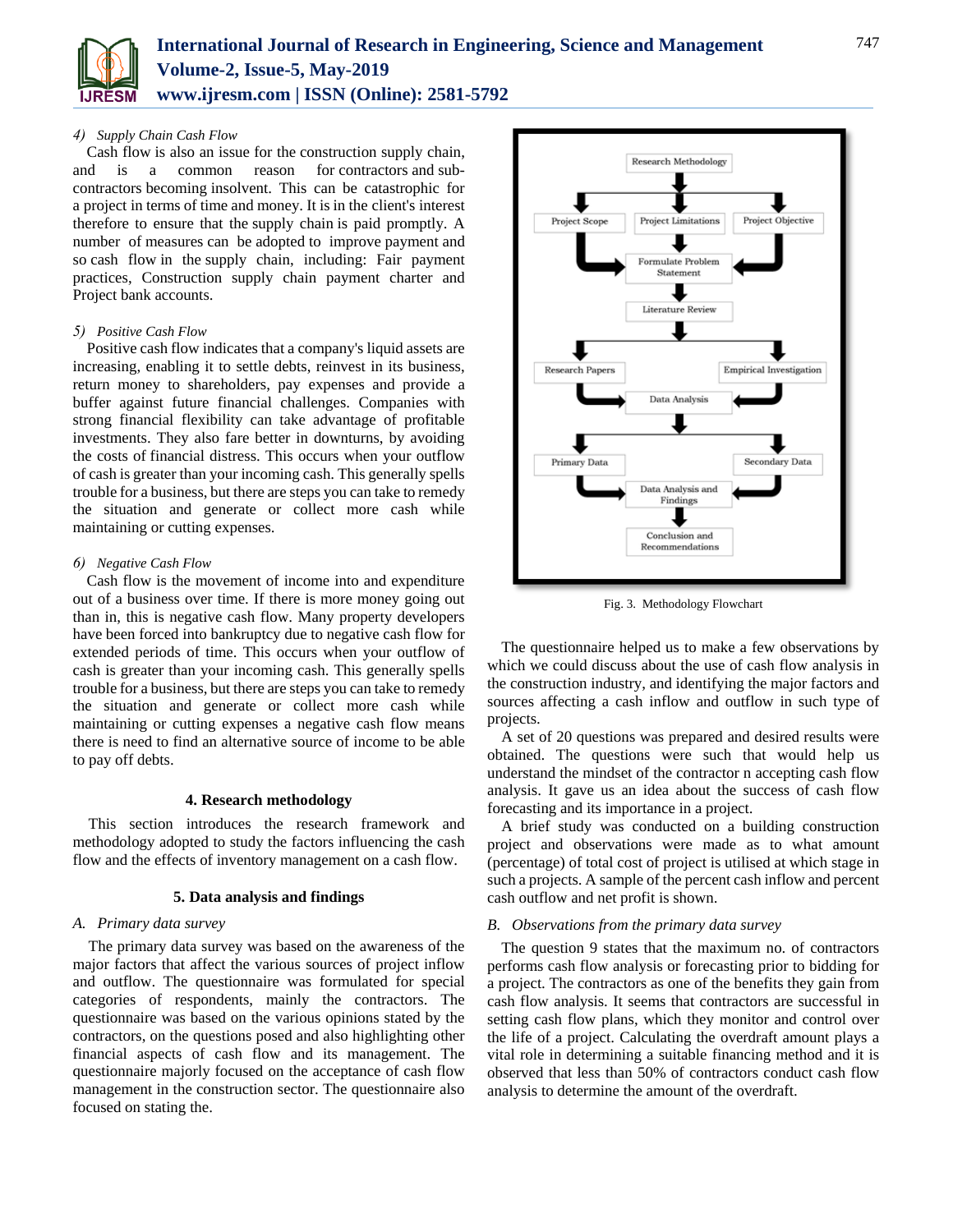![](_page_4_Picture_0.jpeg)

![](_page_4_Figure_2.jpeg)

Fig. 4. Graph 1. Contractor's Opinion (Refer Questionnaire, Questions 9-15)

The question 20 states that the major source of project expenditure is mainly classified as direct cost and indirect cost. Direct costs consist of materials, equipment, labour, subcontractors, suppliers, and job overhead costs that are traced back directly to the project. The indirect cost category. includes cost items, such as office overhead, which are not directly traced back to a particular project. Office overhead includes costs that are generated by management and administrative activities.

![](_page_4_Figure_5.jpeg)

(Refer Questionnaire, Questions 20)

# **6. Conclusion**

Cash flow is important to any business. It means in the end the survival or the loss of the company. Poor accounting, estimating that is lack of managerial experience and inadequate capital are the factors among others which can lead to company failure. Failure can also be related to the complexity of the process in the construction industry rather than relating it to one single factor. Computing the amount of working capital gives a contractor a quick evaluation of the liquidity of the project over

its construction period. Determining the working capital accurately helps contractors liquidate projects with ease and comfort. It is alarming to find this large number of contractors facing sizeable project failures in their annual contracts because of poor cash flow management.

The results of the questionnaire indicate that the majority of the contractors who encounter failures in their annual project contracts, attributable to poor cash flow management and forecasting, are those contractors who do not perform cash flow analysis prior to submitting bids for projects. The survey shows that, in construction industry, material management plays an important role in cash flow management followed by procurement and inventory. The survey also showed that the major sources of capital are the credit, the company assets, the advance payment and the progress payment. Inventory management is the best suited example for cash flow management in a construction project.

#### **7. Questionnaire**

# *A. Questionnaire for Contractors*

This questionnaire aims at the contractor's perspective towards the concept cash flow management. This questionnaire is designed to identify the major factors affecting the cash flow in a construction industry and to analyses the contractor's perspective about the cash flow analysis, its forecasting and its effects on the construction projects.

# **[A] Personal Details:**

| 3) Gender: $\Box$ Male $\Box$ Female |
|--------------------------------------|
|                                      |
|                                      |
|                                      |
|                                      |
|                                      |
| [B] Contractor's Opinion:            |

**9) Have you been performing cash flow analysis or forecasting prior to bidding for a project?**

| Yes        |
|------------|
| No         |
| Not Always |

**10) Do you agree that performing cash flow analysis or forecasting prior to bidding is beneficial?**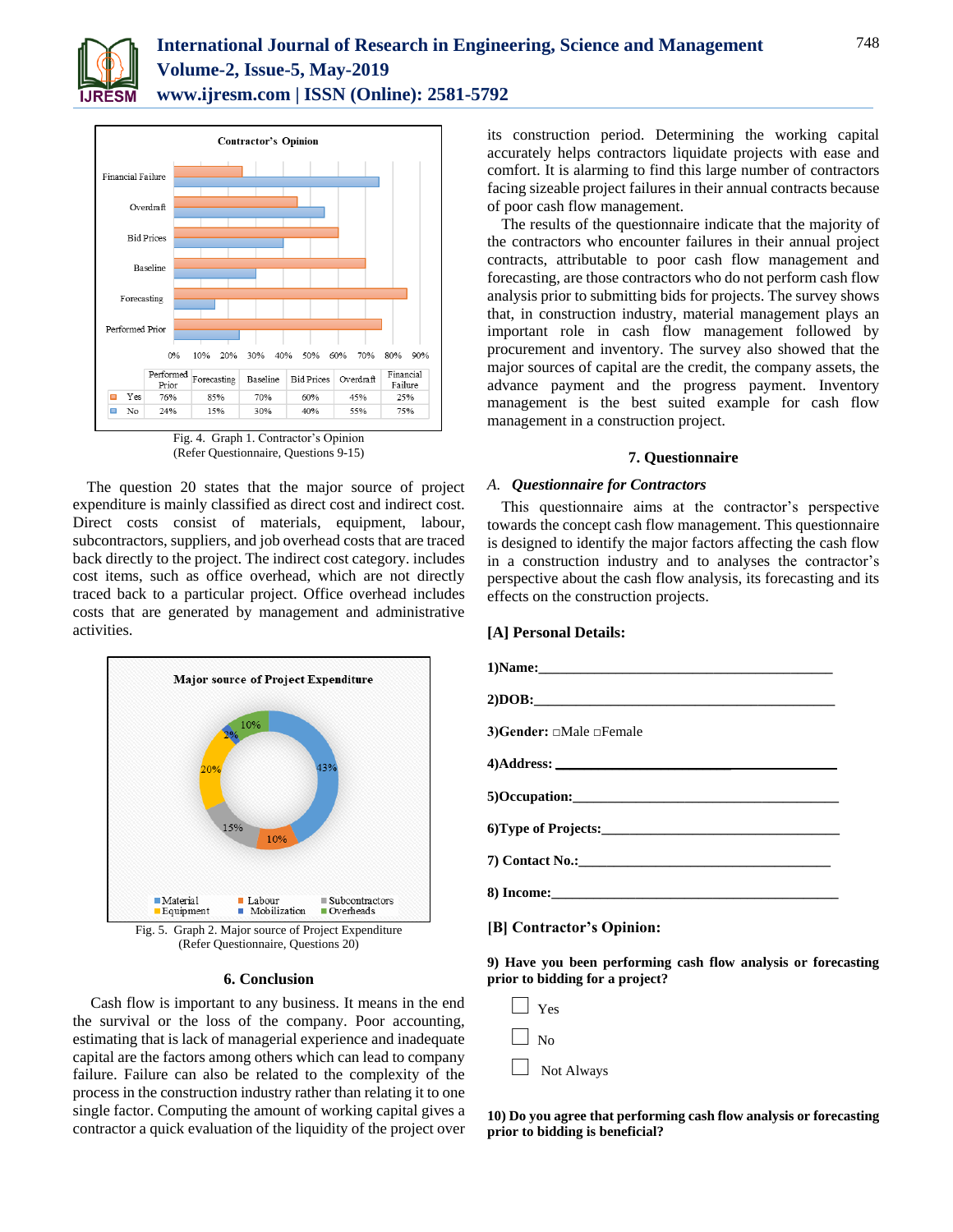| JR | FSN |  |
|----|-----|--|

| Yes                                                                                                                         | Determine the amount of money cost to include in the bid<br>price |
|-----------------------------------------------------------------------------------------------------------------------------|-------------------------------------------------------------------|
| No                                                                                                                          | Determine the amount of overdraft                                 |
| Maybe                                                                                                                       | Any other answer:                                                 |
| 11) Do you agree that Setting a cash flow baseline for control<br>purposes is beneficial?                                   | 17) What are the major factors leading to cash flow problems?     |
| Yes                                                                                                                         | Labor-intensive work                                              |
| No                                                                                                                          | Payments to suppliers and subcontractors                          |
| May be                                                                                                                      | Retainage                                                         |
|                                                                                                                             | Slow paying customers                                             |
| 12) Do you agree that cash flow analysis in determining and                                                                 | Slow billing                                                      |
| including the cost of financing in bid prices?                                                                              | Unplanned cash expenditures                                       |
| Yes                                                                                                                         | Any other answer:                                                 |
| No                                                                                                                          | 18) What are the major sources of financing?                      |
| May be                                                                                                                      | <b>Banks</b>                                                      |
| 13) Do you agree that calculating the overdraft amount plays a                                                              | Short-term borrowing                                              |
| vital role in determining a suitable financing method?                                                                      | <b>IPO</b>                                                        |
| Yes                                                                                                                         |                                                                   |
| No                                                                                                                          | Fixed-term finance from the bank or other institutions            |
| May be                                                                                                                      | Borrowing                                                         |
|                                                                                                                             |                                                                   |
| 14) Do you believe cash flow management benefits the project and<br>gives more profit?                                      | 19) What are the major areas for cash outflow?                    |
| Yes                                                                                                                         | Payroll                                                           |
| No                                                                                                                          | Utilities                                                         |
|                                                                                                                             | Loan payments                                                     |
| 15) Do you agree that financial failure is most likely as a<br>consequence of poor implementation of cash flow analysis and | Rent                                                              |
| projections?                                                                                                                | Insurance                                                         |
| Yes                                                                                                                         | Taxes                                                             |
| No                                                                                                                          | Any other answer:                                                 |
| Maybe                                                                                                                       | 20) What are the major sources of Project Expenditures?           |
|                                                                                                                             | Material                                                          |
| [C] Finances:                                                                                                               | Labour                                                            |
| 16) What is the major purpose of Cash Flow Forecasting?                                                                     | Subcontractors                                                    |
| Determine the liquidity of the company                                                                                      | Equipment                                                         |
| Set cash flow baseline for control purposes                                                                                 |                                                                   |
| Set cash flow baseline for control purposes                                                                                 | Mobilization                                                      |